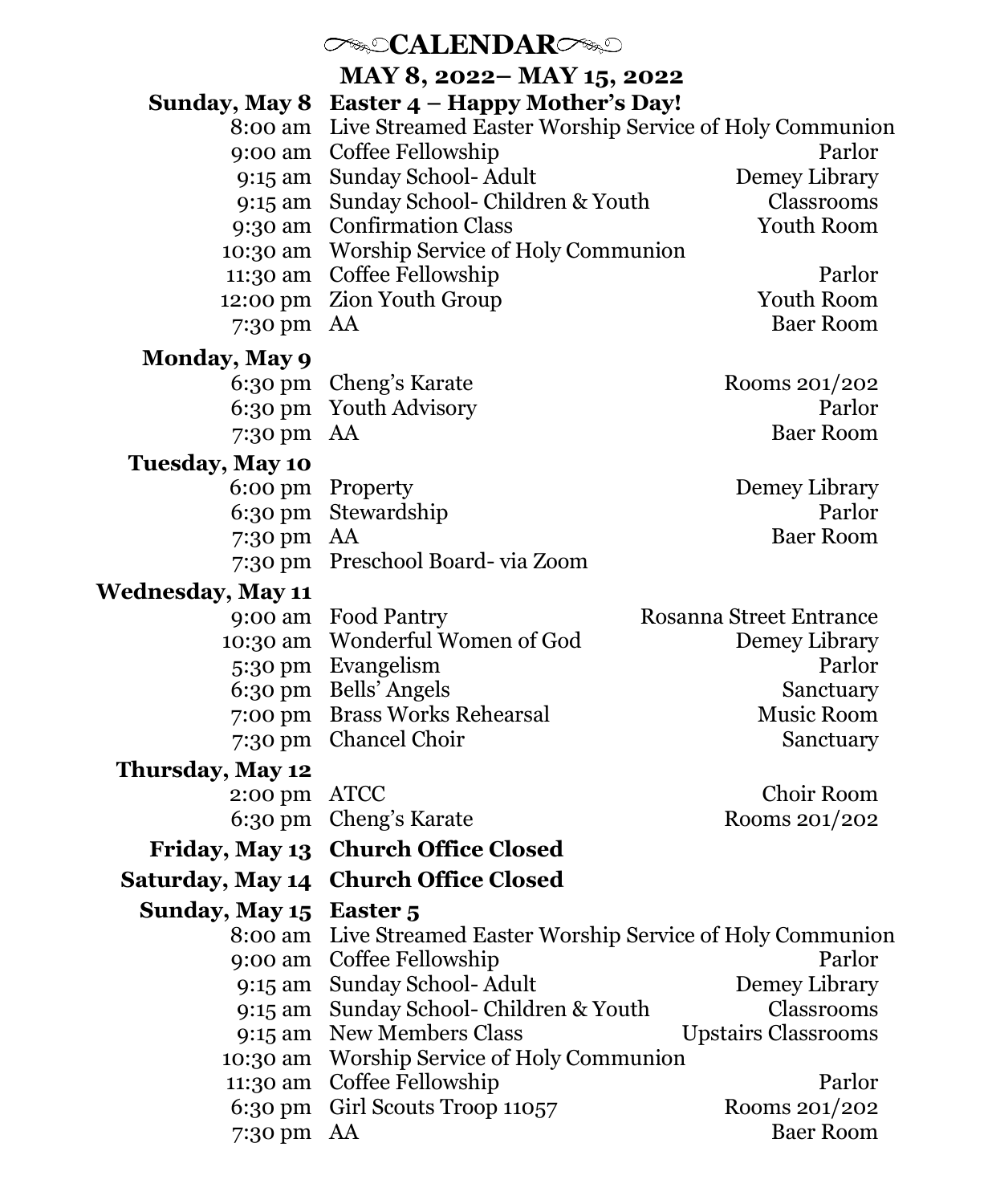## **ANNOUNCEMENTS**

#### **SCAFFOLDING ON MAIN STREET**

Restoration Artisans have been hired to repoint the brownstone at the front of the church on Main Street. For the next few months, you will see scaffolding that has been set up to facilitate this restoration.

## **WORSHIP - May Sunday Coffee Fellowship** hosted by: Youth Advisory

## **EVANGELISM**

**Church Directory** If you have not picked up your church directory, please stop by the church office. One copy per family please.

## **CHRISTIAN EDUCATION**

**New Members Classes** Pastor Dave will be offering new members classes during the Sunday School Hour (9:15 am to 10:00 am, upstairs classroom). New members classes are for anyone, especially new members. Classes will be the 3rd Sunday of each month. See Pastor Dave for more information.

**In-Person Vacation Bible School Returns at Zion.** This year's theme is: Monumental-Celebrating God's Greatness! Save the Date: Sunday, June  $26<sup>th</sup> - Thursday$ , June  $30<sup>th</sup>$ , nightly from 6:00-8:00 pm.

To sign up pick up a registration form in the Narthex, go to our website, wwwzluth.org, go under events, select Vacation Bible School to register or click the link below to sign up. <https://forms.gle/VERwPmVsSL411wVp6>

**High School Sunday School** The high school Sunday school class will meet May 8, 15 and 22, 2022.

## **ADULT SUNDAY SCHOOL**

**Adult Sunday School class meets 9:15 in the Demey Library.** Join us as we continue our trip through the Lutheran Study Bible. Our journey has taken us to The Acts of the Apostles, sometimes referred to as The Acts of the Holy Spirit. Acts tells the story of God's redeeming and saving love in Jesus Christ, as well as the early days of the growing and inclusive Christian

church. His love is for ALL people. Join us for our spirit-filled discussions with Howard Andrews as our leader.

## **WONDERFUL WOMEN OF GOD**

The wonderful women of God meet every Wednesday at 10:30 am in the Women's Demey Library. Join us for lessons from Rob Bell's book "Love Wins."





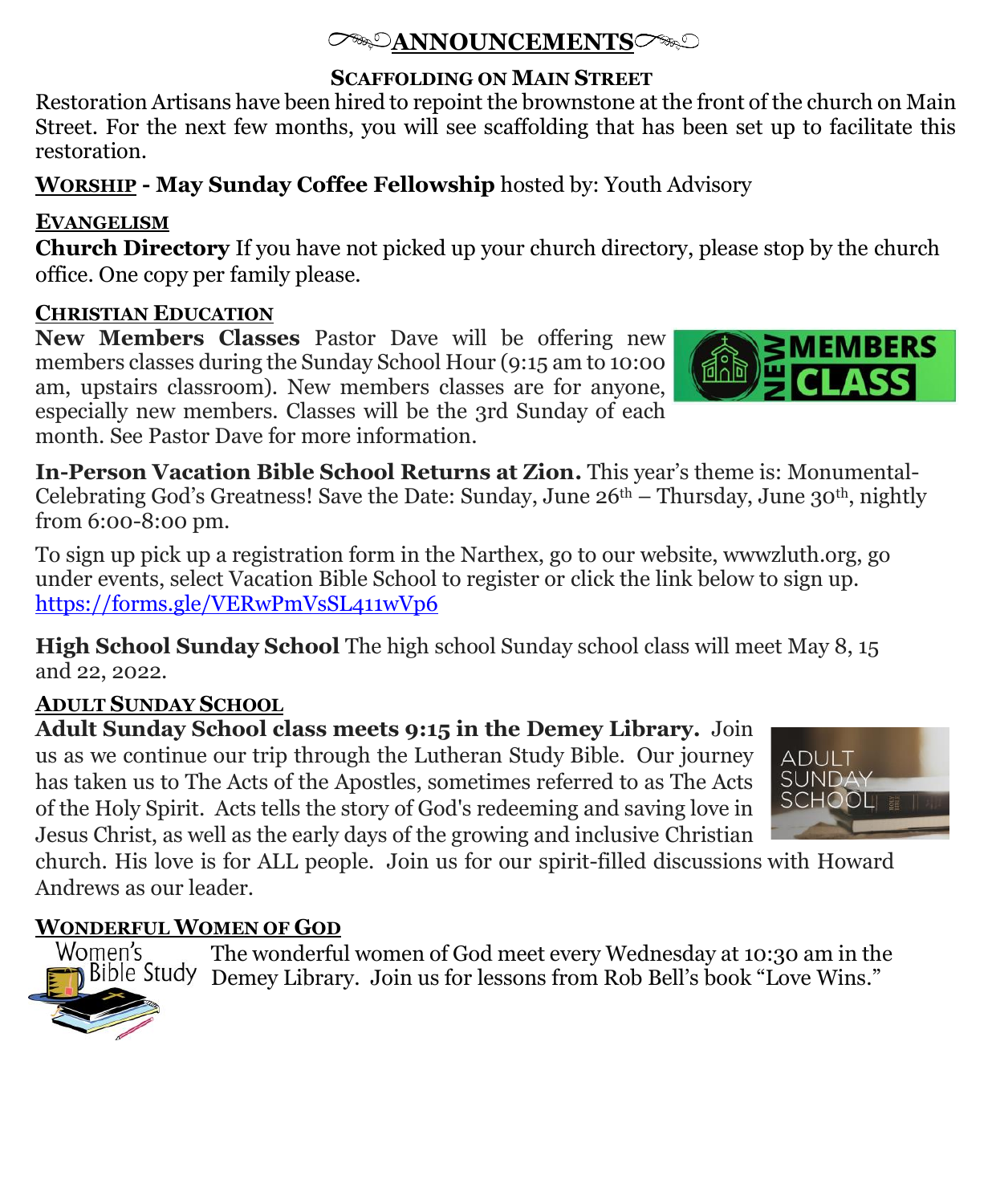

#### **BIRTHDAYS THIS WEEK**

Birthdays May 8, - May 14, 2022 Leah Holmberg- 05/08 Debra Kepner- 05/10 David Kolter Jr.- 0510 Finley Kratzer- 05/12 Donna Weaver- 05/13 Lynn Duffy- $05/13$ Madison Seitz- 05/14 Mariana Lacasse- 05/14

#### **HUMMELSTOWN FOOD PANTRY NEEDS**

Thank you for your continued support and donations. Your food donations are greatly appreciated. **The following items are needed to stock the shelves:** Spam, spaghetti sauce, kidney beans, evaporated milk, and instant oatmeal.



**Hummelstown Hunger Run** Mark your calendars! The 7 th Annual Hummelstown Hunger Run is scheduled for Saturday, May 14, 2022, at 10:00 a.m. All proceeds benefit the Hummelstown Food Pantry. Registrants and volunteers who bring a non-perishable food item for our collection bin will be entered into a drawing for one of the many gift certificates provided by our local sponsors. Registrants and volunteers will receive a gift bag that includes a race T-shirt, etc. To register and/or volunteer, please visit us online at:

<https://htownhungerrun.wixsite.com/hummelstown5k>





#### **LOVE INC 5K RUN/WALK**

Join Love Inc on Saturday, July 2, 2022, for a 5K Run/Walk to benefit the ministries of Love INC of greater Hershey. Register by Monday, June 13, 2022. For more information click on the following link: <http://loveincgreaterhershey.org/runyourrace/>